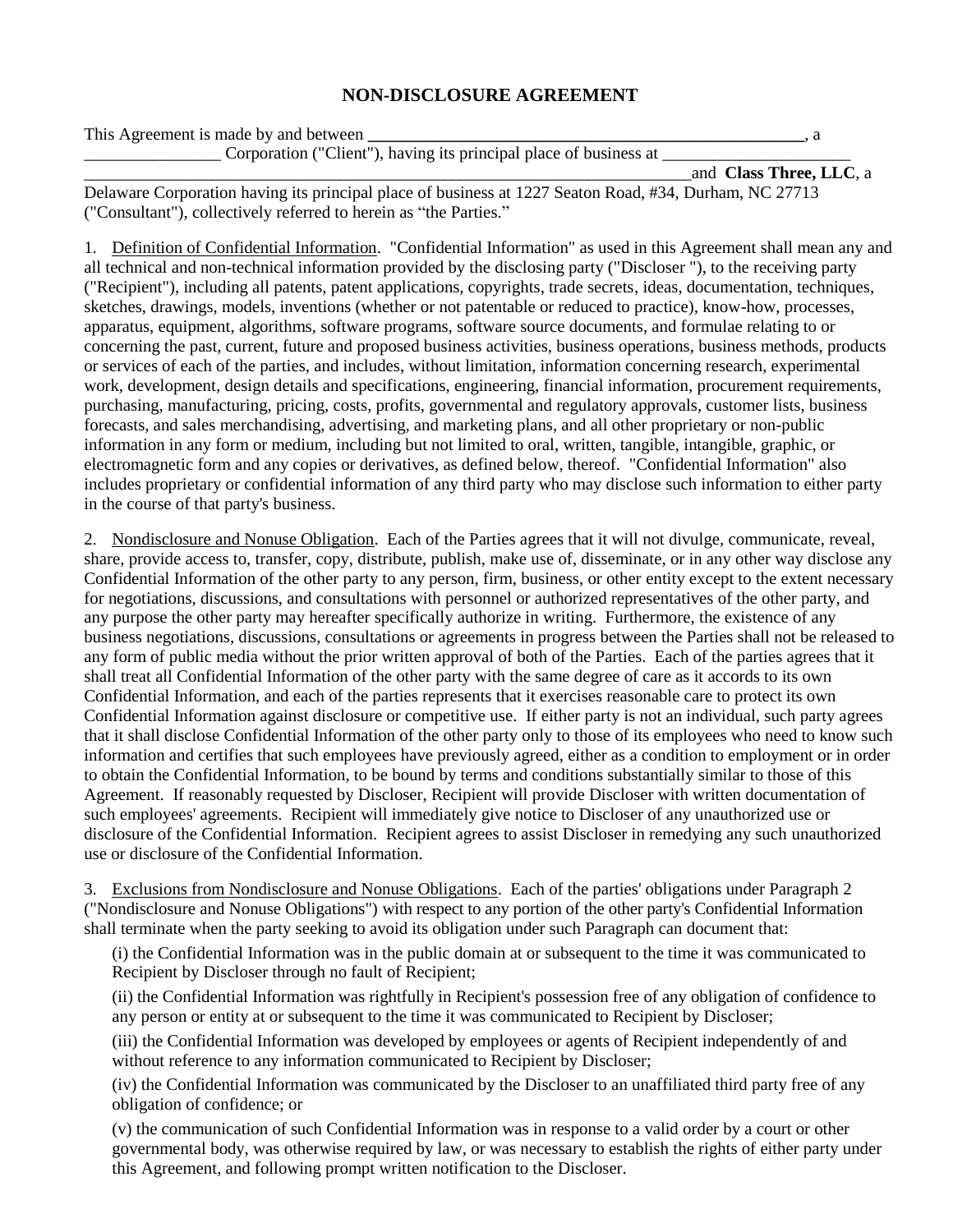4. Ownership of Confidential Information and Other Materials. All Confidential Information, and any Derivatives thereof, whether created by Discloser or Recipient, remain the property of the Discloser, and no license or other rights to any Confidential Information is granted or implied hereby. For purposes of this Agreement, "Derivatives" shall mean: (i) for copyrightable or copyrighted material, any translation, abridgement, revision or other form in which an existing work may be recast, transformed or adapted; (ii) for patentable or patented material, any improvement thereon or renewal, reissue, continuation, continuation in-part, revision, extension or reexaminations thereof; and (iii) for material which is protected by trade secret, any new material derived from such existing trade secret material, including new material which may be protected by copyright, patent, or ideas, trade secret or other law relating to intellectual property. All Confidential Information (including without limitation, documents, drawings, models, apparatus, sketches, designs and lists) furnished by the Discloser to the Recipient remain the property of the Discloser and shall be returned to the Discloser promptly at its request , together with any copies or Derivatives thereof.

5. Independent Development. Discloser understands that Recipient may currently or in the future develop information internally, or receive information from other parties that may be similar to Discloser's information. Accordingly, nothing in this Agreement will be construed as a representation or inference that Recipient will not develop products, or have products developed for it, that, without violation of this Agreement, compete with the products or systems contemplated by Discloser's Confidential Information. However, the Recipient shall not use any of the Confidential Information supplied by the Discloser for independent development without written approval of the Discloser, and the Recipient shall not own or apply for any patent, trademark registration or copyright registration in any development relating to the Confidential Information without written approval of the Discloser.

6. Disclosure of Third Party Information. Neither party shall communicate any information to the other in violation of the proprietary rights of any third party, nor any of the Confidential Information to a third person without written approval of the Discloser, except that Consultant may communicate such information to a regulatory agency under a Work Order previously executed between Consultant and Client.

## 7. NO WARRANTY. ALL CONFIDENTIAL INFORMATION IS PROVIDED "AS IS" AND WITHOUT ANY WARRANTY, EXPRESS, IMPLIED OR OTHERWISE, REGARDING ITS ACCURACY OR PERFORMANCE.

8. No Export. Neither party shall export, directly or indirectly, any technical data acquired from the other pursuant to this Agreement or any product utilizing any such data to any country for which the U.S. Government or any agency thereof at the time of export requires an export license or other government approval without first obtaining such license or approval.

9. Term. This Agreement shall govern all communications between the Parties for a term of ten (10) years from the signing of this Agreement by both of the Parties.

10. No Assignment. Neither Party shall assign or transfer any rights or obligations in whole or in part under this Agreement without the prior written consent of the other Party. Any such assignment in violation of this Paragraph 10 shall be null and void, *ab initio*, and of no further force and effect.

11. Notices. Any notice required or permitted by this Agreement shall be in writing and shall be delivered as follows with notice deemed given as indicated:

(i) by personal delivery when delivered personally;

(ii) by overnight courier upon written verification of receipt;

(iii) by telecopy or facsimile transmission upon acknowledgment of receipt of electronic transmission; or

(iv) by certified or registered mail, return receipt requested, upon verification of receipt. Notice shall be sent to the addresses set forth above or such other address as either party may specify in writing.

12. Governing Law**.** This Agreement shall be governed in all respects by the laws of the State of Delaware. The Parties hereby submit to the exclusive jurisdiction of the state and federal courts located in Delaware for any proceeding regarding or related to this Agreement.